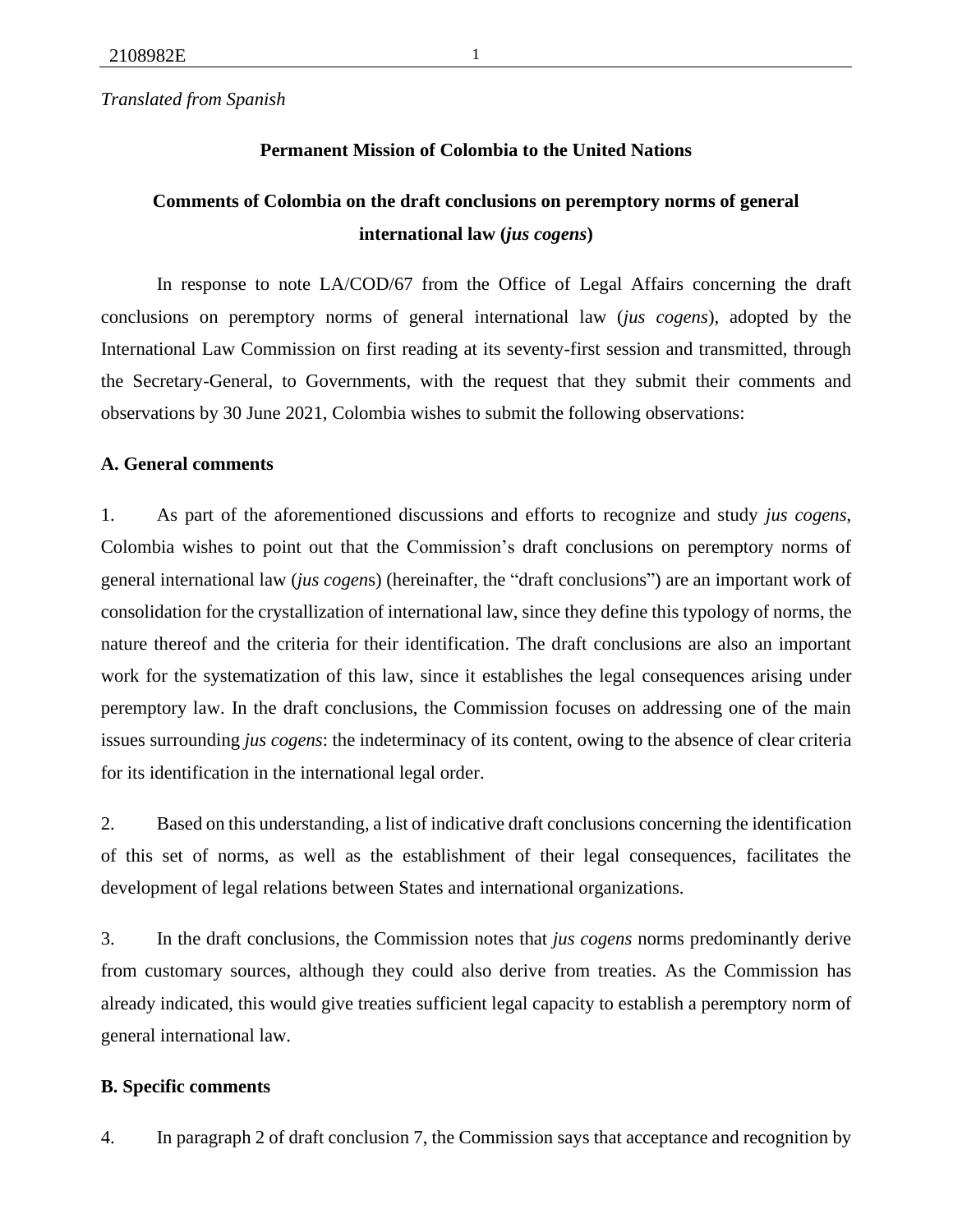a very large majority of States is required for the identification of a norm as being of peremptory character. Colombia would like further clarification as to what would be understood by a large majority of States. It suggests that the norm be more specific as to the number of States required to meet this requirement, and that a clearer determination be provided of the other criteria mentioned in the commentary: acceptance and recognition across regions, legal systems and cultures. It would be important to provide further elements of how many regions, legal systems and cultures are necessary to be considered representative and for their acceptance and recognition to allow for the identification of a norm as being of peremptory character.

5. Contradiction could also be perceived between paragraphs 1 and 2 of the draft conclusion, since paragraph 1 refers to recognition by the international community of States as a whole, while paragraph 2 refers to a very large majority of States. Although the Commission attempts to explain in its commentary that "as a whole" means a very large majority of States, as opposed to a "simple" majority, in order to imply that neither unanimity nor a purely numerical criterion is required, the concepts of "as a whole" and "very large majority" can create confusion.

6. It should be noted that the expression "as a whole" used in the English version of the draft conclusion implies the totality, while the expression "*en su conjunto*" used in the Spanish version does not necessarily have the character of indivisibility inherent in the concept of "as a whole". It should be borne in mind that while this is the usual translation of the expression, as reflected in the Vienna Convention on the Law of Treaties, the concepts do not necessarily have the same connotations in the two languages.

7. It should also be noted that the formulation of paragraph 2 seems to contrast with that of the Vienna Convention on the Law of Treaties, which provides in its article 53 that " a peremptory norm of general international law is a norm accepted and recognized by the international community of States as a whole", and does not allow for a more restrictive interpretation of a whole, such as a large majority.

8. Paragraph 2 of draft conclusion 8, which deals with evidence of acceptance and recognition of a norm as a *jus cogens* norm, contains a non-exhaustive list of forms of evidence. Colombia suggests that the Commission provide specific examples of the last two forms of evidence listed – resolutions adopted by an international organization or at an intergovernmental conference – by for example the international organizations or intergovernmental conferences whose resolutions could have this effect of evidence of acceptance and recognition. In particular, it should try to indicate any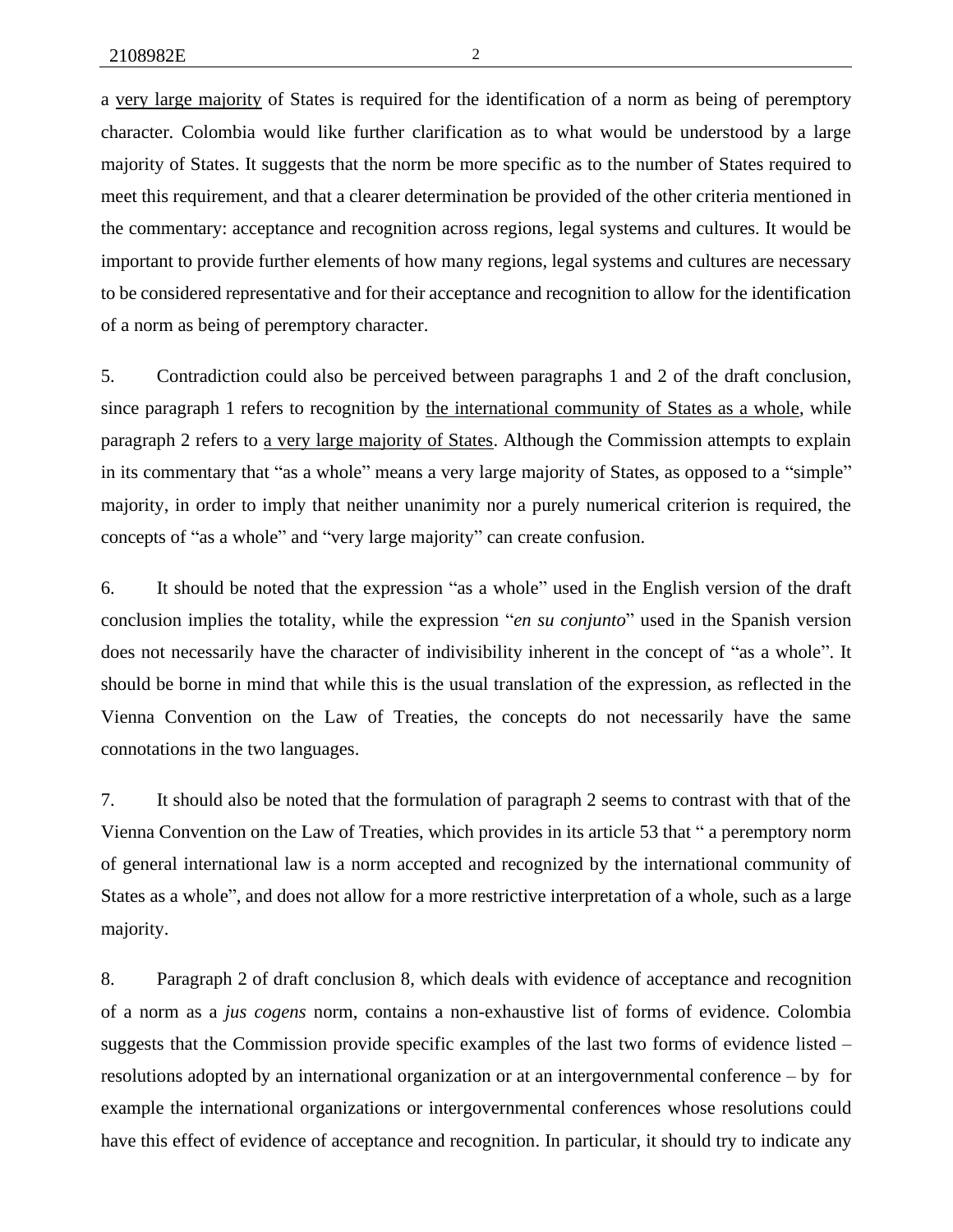decision of an international organization, including regional organizations or those involving a small number of States, could meet this standard of evidence.

9. Draft conclusion 10, which deals with treaties conflicting with a peremptory norm of general international law, reads as follows:

"Conclusion 10 - Treaties conflicting with a peremptory norm of general international law (*jus cogens*)

1. A treaty is void if, at the time of its conclusion, it conflicts with a peremptory norm of general international law (*jus cogens*). The provisions of such a treaty have no legal force.

2. If a new peremptory norm of general international law (*jus cogens*) emerges, any existing treaty which is in conflict with that norm becomes void and terminates. The parties to such a treaty are released from any obligation further to perform the treaty."

10. It is clear that paragraph 1 of the draft conclusion is based on article 53 of the Vienna Convention, since it sets out the the legal consequences of the invalidity<sup>1</sup> of a treaty that conflicts with a norm of *jus cogens*. The main legal consequence, deriving from the character of the substantive criterion of validity of the peremptory norm, will be the invalidity of the treaty that conflicts with the norm. The consequence of the invalidity of the treaty will be that its provisions will lack "legal force",<sup>2</sup> an expression which we understand to be taken from article 69, paragraph 1, of the Vienna Convention, according to which the provisions of a treaty that is invalid have no legal force.

11. It should be borne in mind, therefore, that the fact that a treaty has been concluded does not necessarily mean that it has entered into force, as prescribed in articles 16 and 17 of the Vienna Convention. It is possible, therefore, for a treaty which, at the time of its conclusion, conflicts with a norm of *jus cogens* to be declared null and void without having even entered into force.

12. Colombia therefore suggests that the Commission examine the need to consider using another expression to refer to the consequences of the invalidity of a treaty which conflicts with a peremptory norm of general international law that would reflect the differences between the various stages which

<sup>&</sup>lt;sup>1</sup> The meaning of invalidity as set out in the Vienna Convention and reproduced in the draft conclusions seems to be understood independently of the definitions of this concept in the various legal systems of States. Accordingly, the term would have a particular conventional connotation, the specific consequences of which are specified under the Vienna Convention and which, as will be seen, are reproduced in draft conclusions 11 and 12.

 $2$  According to the English version of the draft conclusions, provisions of the treaty that are found to be invalid because they conflict with a peremptory norm of general international law will not have "legal force".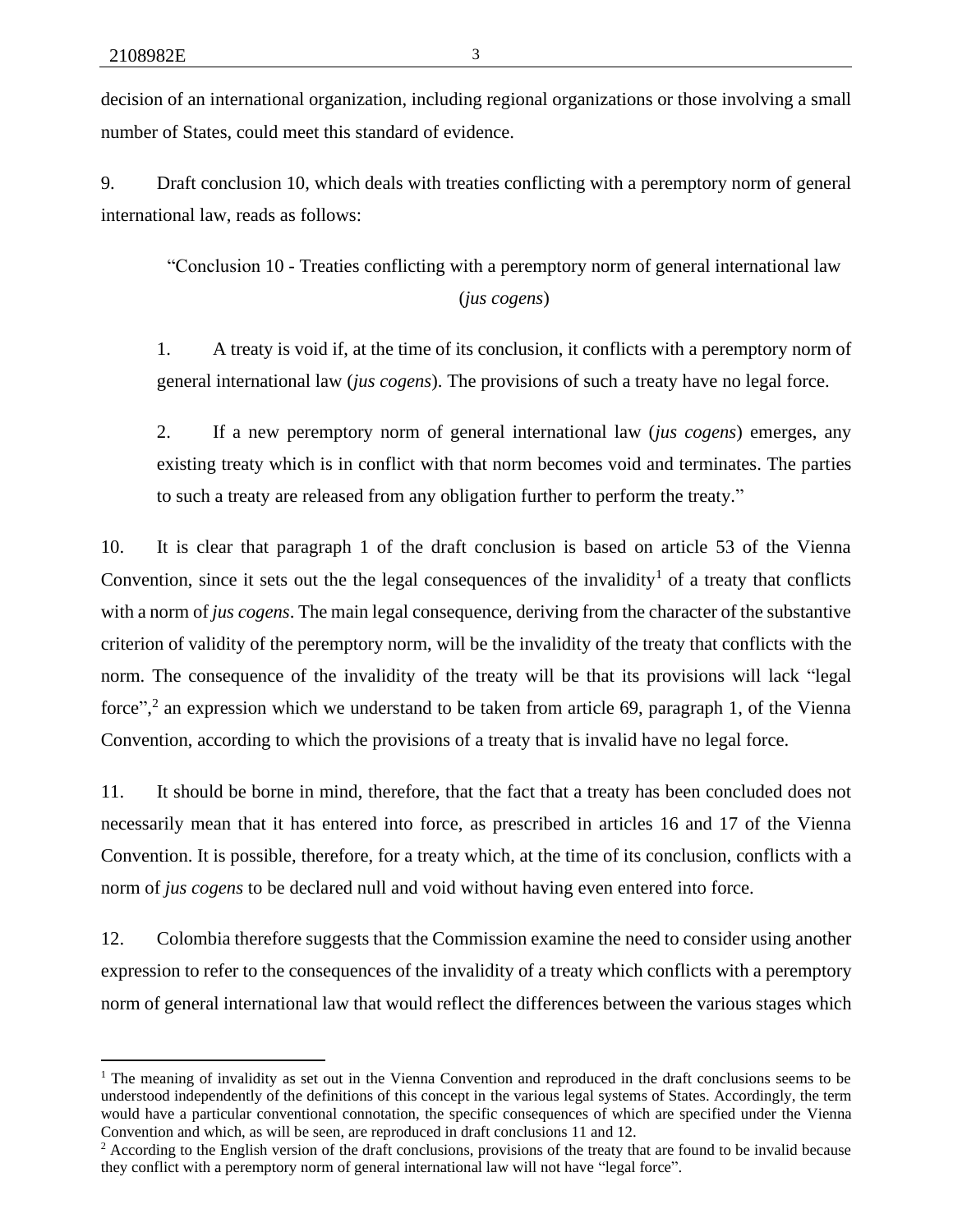a treaty undergoes and the different meanings that exist between the concepts of conclusion and entry into force of a treaty. Similarly, the expression "legal effects", which is also used throughout the Vienna Convention, particularly with regard to the regime of reservations, is indicative not only of the binding nature of a treaty but also of the range of legal possibilities as to its entry into force and its termination.

13. Paragraph 2 of the draft conclusion is based on article 64 of the Vienna Convention regarding the invalidity *ex nunc* of an existing treaty which conflicts with a new peremptory norm of international law, and the release of the parties from the obligation to continue to perform the treaty.

14. However, given the wording of the paragraph, two different legal consequences seem to be established for a treaty that is in conflict with the new norm of *jus cogens:* its invalidity or its termination. On the other hand, the Commission did not indicate clearly whether such consequences would arise from the moment that the procedural requirements under draft conclusion 21 are fulfilled, or from the moment that the peremptory norm of general international law is deemed to have emerged as a matter of law.

15. The Commission did, however, clarify the latter point in its commentary to draft conclusion 10, specifying that a treaty which is in conflict with the new norm of *jus cogens* "[...] becomes void at the emergence of the peremptory norm. The treaty becomes void from the moment the norm in question is recognized and accepted as one from which no derogation is permitted."

16. It is desirable, however, to bring such clarity to the draft conclusion, which could be expressed as follows: "If a new peremptory norm of general international law (*jus cogens*) emerges, any existing treaty which is in conflict with that norm becomes void and terminates from the moment of the emergence of that new norm". It is worth noting the difficulty of determining the exact moment when a new rule of general international law emerges, especially if it is from a customary source, which would constitute a practical challenge in determining the precise moment of invalidity and termination of a treaty.

17. It is therefore appropriate to ask about the differences in legal terms that would result from the invalidity and termination of a treaty on account of it being in conflict with a norm of *jus coge*ns. While the Vienna Convention makes it clear, in its article 64, that any existing treaty which is in conflict with a norm of *jus cogens superveniens* becomes void and terminates, it appears that, in this context, the invalidity of a treaty would, to all intents and purposes, would implicitly result in its termination.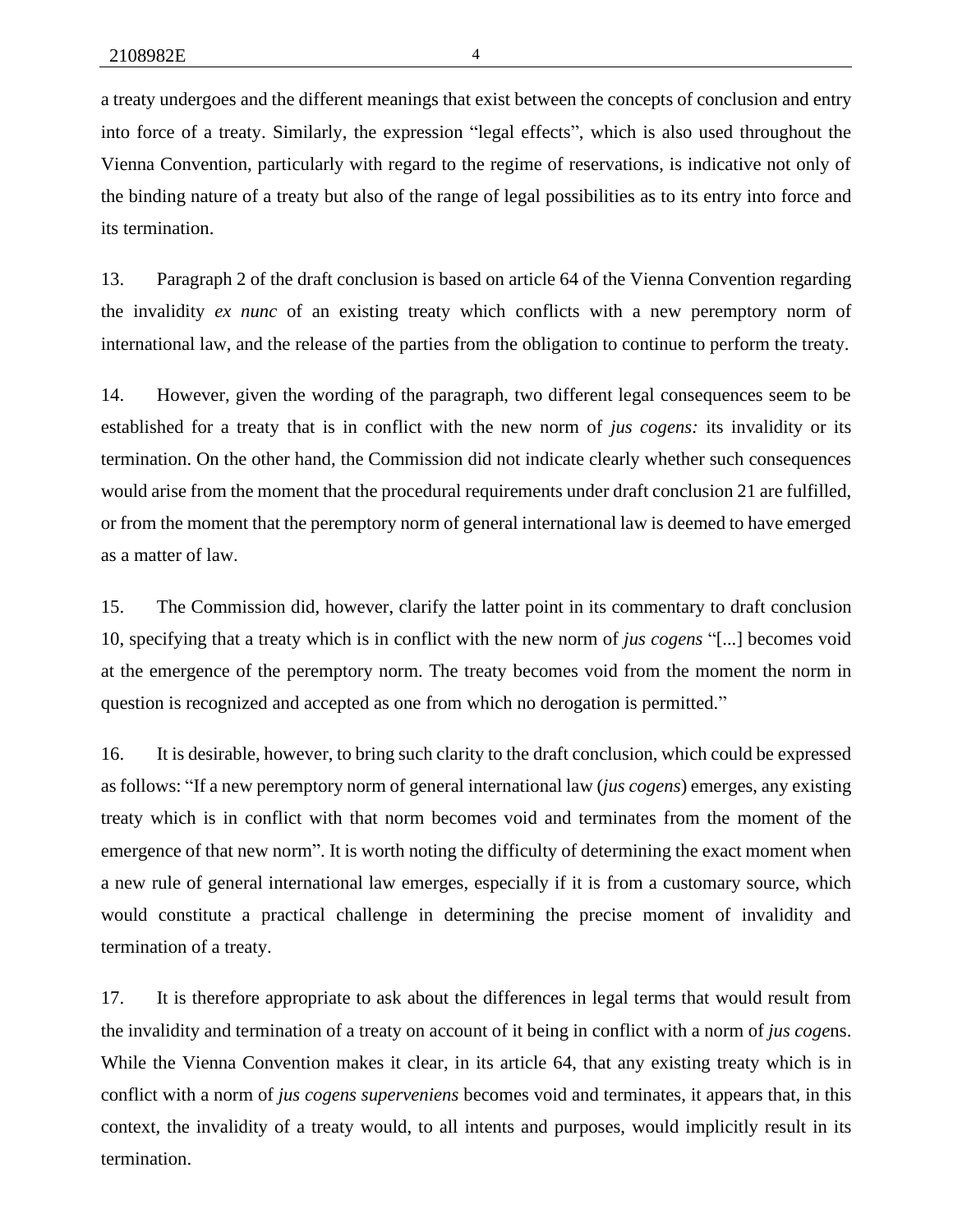18. Colombia wishes to draw attention to the possible reach of the consequences of invalidity and termination of treaties, as determined in draft conclusion 10, in States that have dualist legal systems but that do not recognize domestically the direct effect of invalidation that *jus cogens* norms have on the legal acts of treaty incorporation. It would be advisable to expand on this point by adding a commentary to the draft conclusion that would refer to the reach of peremptory norms and to indicate whether States have a duty to confer a far-reaching status on such norms in their domestic legal systems.

19. Draft conclusion 11, concerning the separability of treaty provisions that are in conflict with a norm of *jus cogens*, reads as follows:

"Conclusion 11 - Separability of treaty provisions conflicting with a peremptory norm of general international law (*jus cogens*)

1. A treaty which, at the time of its conclusion, conflicts with a peremptory norm of general international law (*jus cogens*) is void in whole, and no separation of the provisions of the treaty is permitted.

2. A treaty which becomes void because of the emergence of a new peremptory norm of general international law (*jus cogens*) terminates in whole, unless:

(a) the provisions that are in conflict with a peremptory norm of general international law (*jus cogens*) are separable from the remainder of the treaty with regard to their application;

(b) it appears from the treaty or is otherwise established that acceptance of the said provisions was not an essential basis of the consent of any party to be bound by the treaty as a whole; and

(c) continued performance of the remainder of the treaty would not be unjust."

20. In order to provide clarity to paragraph 1 of the draft conclusion, it would be appropriate to include a commentary that lays out the drafting history of the Vienna Convention, which led to the decision that a treaty would be void in whole if, at the time of its conclusion, it conflicted with a norm of *jus cogens*, or otherwise provides the reasons why that wording was chosen for the draft conclusion.

21. Although it is clear that a treaty which, at the time of its conclusion, conflicts with a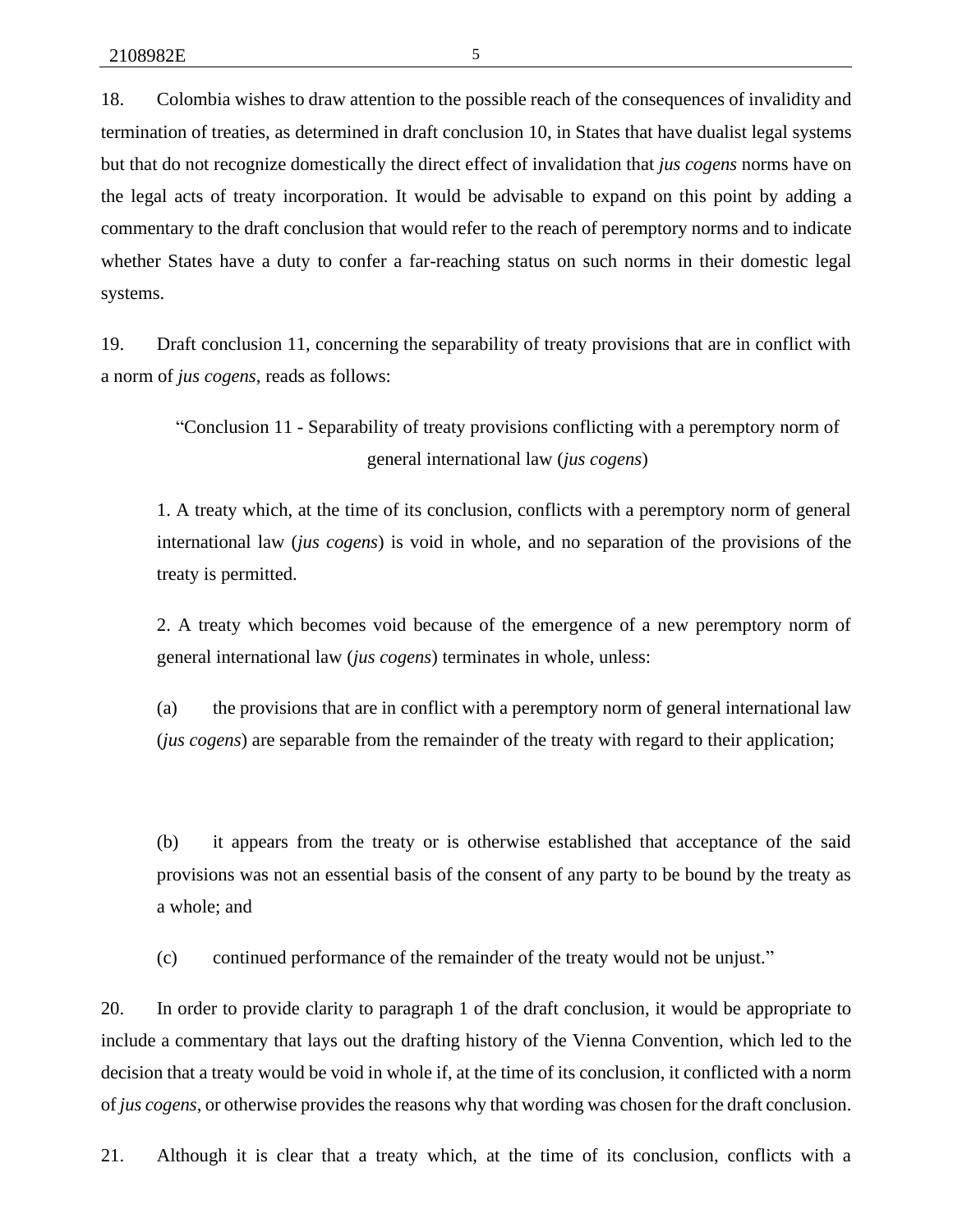peremptory norm of general international law would be invalid in whole, it is not clear from this paragraph whether such invalidity would apply from the moment of the conclusion of the instrument, or from the moment that the party invokes the procedure set out in draft conclusion 21. Although the Commission clarifies this matter in its respective commentaries, indicating that the invalidity would be *ab initio*, i.e., that it would be understood that the instrument did not exist as such in international law, it would be advisable that the moment of invalidity also be expressly specified in the wording of paragraph 1 of draft conclusion 11.

22. Draft conclusion 12, concerning the consequences of the invalidity and termination of treaties conflicting with a peremptory norm of general international law (*jus cogens*)), states as follows:

"Conclusion 12 - Consequences of the invalidity and termination of treaties conflicting with aperemptory norm of general international law (*jus cogens*)

1. Parties to a treaty which is void as a result of being in conflict with a peremptory norm of general international law (*jus cogens*) at the time of the treaty's conclusion have a legal obligation to:

(a) eliminate as far as possible the consequences of any act performed in reliance on any provision of the treaty which conflicts with a peremptory norm of general international law (*jus cogens*); and

(b) bring their mutual relations into conformity with the peremptory norm of general international law (*jus cogens*).

2. The termination of a treaty on account of the emergence of a new peremptory norm of general international law (*jus cogens*) does not affect any right, obligation or legal situation created through the execution of the treaty prior to the termination of the treaty, provided that those rights, obligations or situations may thereafter be maintained only to the extent that their maintenance is not in itself in conflict with the new peremptory norm of general international law (*jus cogens*)."

23. In its commentary to the draft conclusion, the Commission points out that paragraph 1 (a), concerning the obligation of the parties to eliminate as far as possible the consequences of any act performed in reliance on any treaty provision that is in conflict with a norm of *jus cogens,* does not create an obligation of result but one of conduct. This clarification is essential, since treaties which, at the time of their conclusion, conflict with a norm of *jus cogens* are usually invalid *ex post facto*,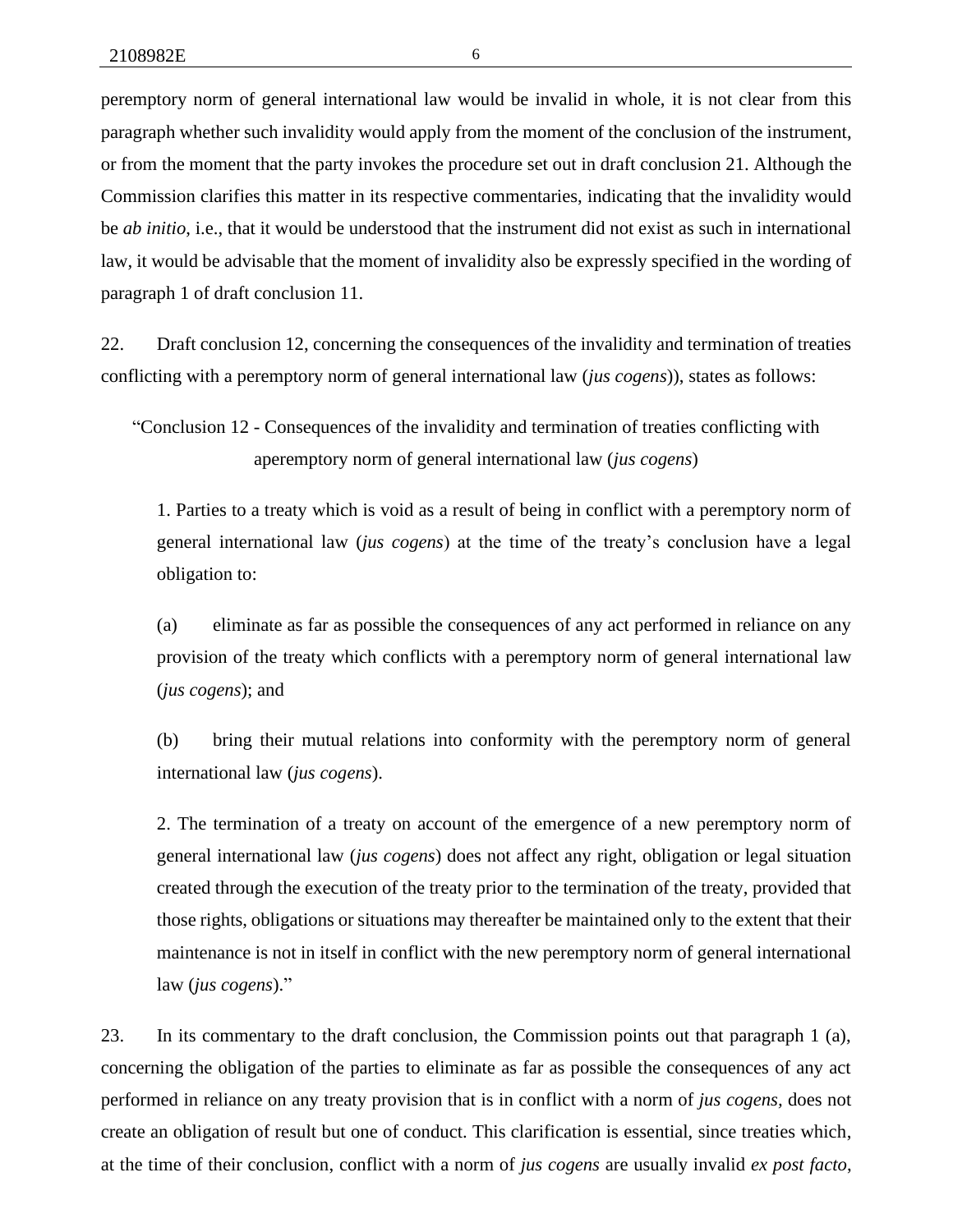with the effect that they may encompass factual situations which, due to material impossibility, cannot be returned to their initial state by the parties to the instrument, despite their efforts to that end.

24. The Commission also makes it clear in paragraph 1 of the draft conclusion and the commentary thereto that the duty of the parties to seek to eliminate the consequences produced by the invalid treaty will only arise in respect of those provisions which are in conflict with the peremptory norm of general international law. Thus, while the whole treaty would be null and void, the duty of the parties to the treaty is restricted to eliminating the results of the provision or provisions that are in conflict with the norm of *jus cogens*.

25. Similarly, according to paragraph 1(b) of the draft conclusion, the parties to the invalid treaty have an obligation to bring their relations into conformity with the peremptory norm of general international law which the treaty violates. Based on its wording, the paragraph does not seem to be limited to the consequences of the invalidity of the treaty, but goes beyond the treaty itself by stating that the parties to the treaty in general have an obligation to bring their relations in conformity with the peremptory norm of general international law.

26. Based on this understanding, we wish to draw attention to the scope of the wording of the paragraph, which would refer in general to the relations between the parties to the treaty, and not strictly to the relations established under the instrument that is invalid on account of its being in conflict with the norm of *jus cogens*. Thus, in order to circumscribe the meaning of this consequence, the obligation of the parties could be redirected to the relations established under the treaty, as follows: "bring their mutual relations into conformity with the peremptory norm of general international law (*jus cogens*) in respect of the treaty which is void on account of its being in conflict with a peremptory norm of general international law (*jus cogens*)".

27. The scope of the legal consequences described in this paragraph also need to be examined in relation to the question of the international responsibility of the parties to the treaty which conflicts with a norm of *jus cogens*. This would lead to the understanding that paragraph 1 would operate solely in the realm of the law of treaties, without regard to secondary rules of international law, such as the regime of international responsibility of States for internationally wrongful acts.

28. Draft conclusion 13 deals with the absence of effect of reservations to treaties on peremptory norms of general international law (*jus cogens*) and is worded as follows:

"Conclusion 13: Absence of effect of reservations to treaties on peremptory norms of general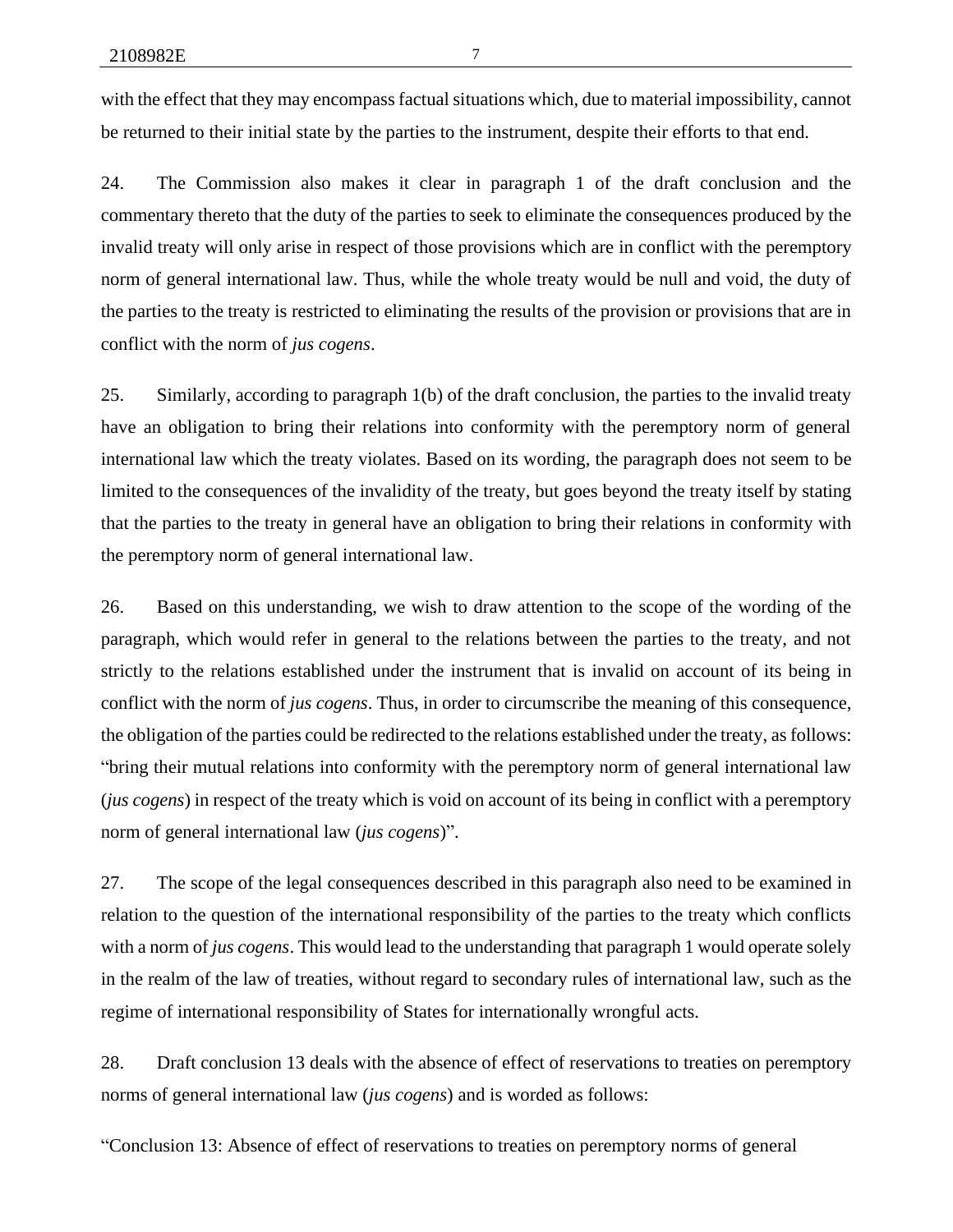international law (*jus cogens*)

1. A reservation to a treaty provision that reflects a peremptory norm of general international law (*jus cogens*) does not affect the binding nature of that norm, which shall continue to apply as such.

2. A reservation cannot exclude or modify the legal effect of a treaty in a manner contrary to a peremptory norm of general international law (*jus cogens*)."

29. This draft conclusion shows that the invalidating effect of *jus cogens* norms also extends to unilateral declarations of States that are contrary to such norms, including declarations in reservations to treaties. It is important to note, however, that the Commission says in its commentary that the draft conclusion is not intended to regulate reservations, which are already covered by section 2 of part II of the Vienna Convention.

30. It should also be noted that the draft conclusion is based on the definition of reservations set out in article 2, paragraph 1 (d), of the Convention, which includes interpretative declarations in this category by indicating that any unilateral statement made by a State whereby it purports to exclude or modify the legal effect of certain provisions of the treaty constitutes a reservation.

31. The Commission also clarified the meaning of the draft conclusion in its commentary by indicating that, while a reservation may exclude the application of a treaty provision, the norm of *jus cogens* on which that provision is based will not be affected and will continue to apply generally under international law, given its hierarchical superiority to other rules of international law and its universal application. Hence, the reservation and the *jus cogens* norm have a separate existence and the reservation does not have any potential to contradict the peremptory effect of the norm.

32. The foregoing should be differentiated from the case of a treaty which, by virtue of its content, scope and number of parties, has the potential to establish a *jus cogens* norm, where a reservation to the provision establishing such a norm may be indicative of its lack of general acceptance and recognition, as provided for in draft conclusions 2 and 4.

33. With regard to paragraph 2, it should be understood that the *jus cogens* provision must already exist at the time of the formulation of the reservation which brings the treaty provision into conflict with the *jus cogens* provision.

34. Paragraph 1 of draft conclusion 19 states that States shall cooperate to bring to an end any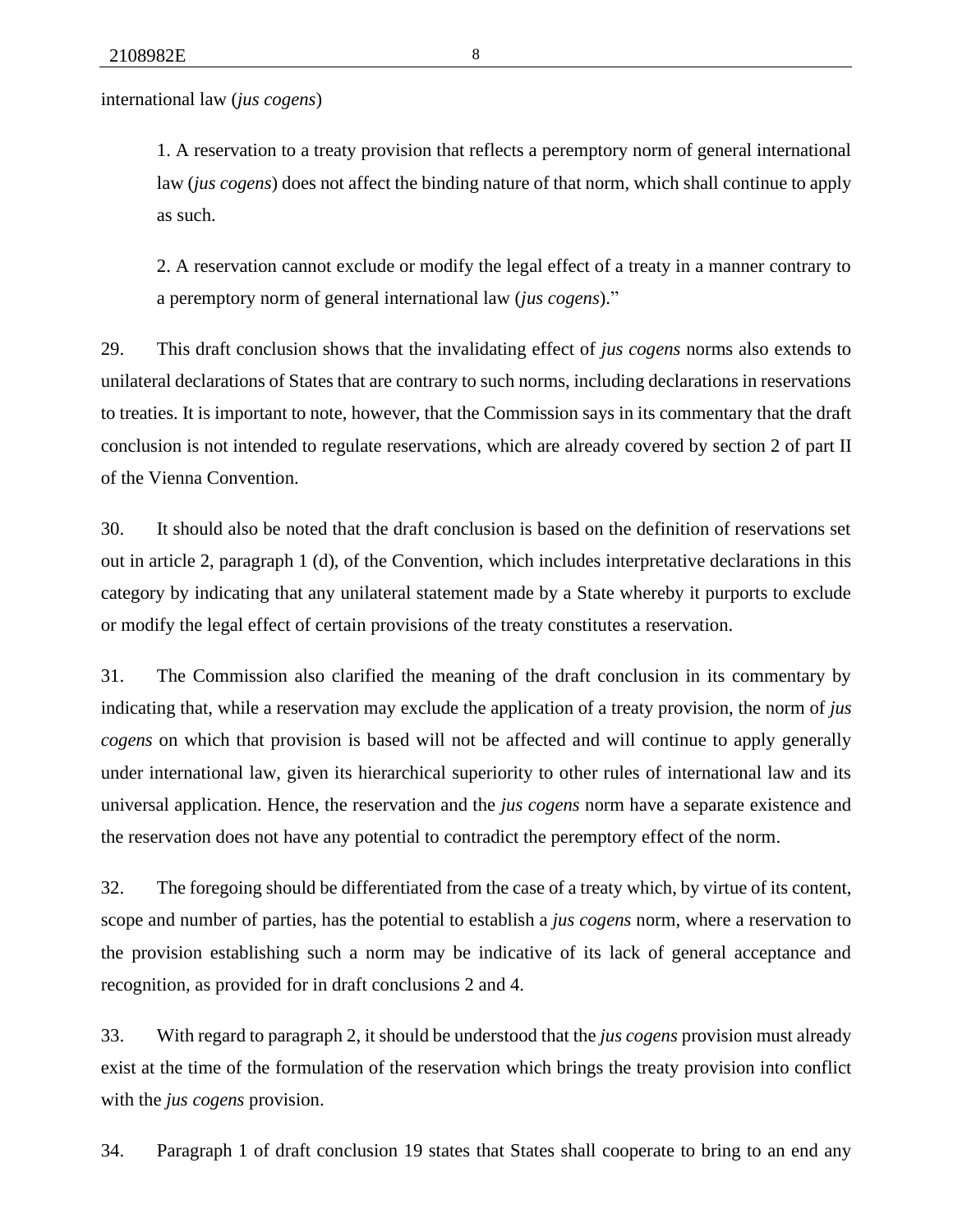serious breach by a State of its obligation arising under peremptory norms. Nonetheless, for Colombia, that wording is unclear and may imply that other breaches of a different nature should not be brought to an end or that they do not give rise to obligations for States.

35. For this reason, Colombia suggests that the wording of the paragraph be reviewed to ensure that there will also be consequences for any breach of obligations arising under a peremptory norm, with special emphasis on serious breaches.

36. Although the Commission says in its commentary that the draft conclusion does not address consequences of breaches of peremptory norms that are not serious in nature, it should make it clear that there will also be consequences for breaches that do not meet the threshold of being serious, in the light of the criteria for establishing the type of breach specified in paragraph 3.

37. Colombia also suggests that further clarification be provided as to the criteria for defining what constitutes a serious breach beyond what is stated in paragraph 3 of the draft conclusion, where a serious breach is defined as one that " involves a gross or systematic failure by the responsible State to fulfil that obligation". However, in its commentary, the Commission does not provide further clarification as to when a State commits such breach.

38. On this point, it would be important to state clearly whether there will be different consequences depending on the type of peremptory norm breached and whether this will involve the activation of differentiated cooperation frameworks. This reasoning could be inferred from the commentary to the draft conclusion, without any justification as to why.

39. In paragraph 1 of draft conclusion 21, the Commission should be more specific about the measures proposed to be taken with regard to the rule of international law in respect of which a peremptory norm was invoked as a ground for invalidity or termination. Colombia recommends that the phrase "in accordance with public international law" be added to the second sentence of the paragraph after the word "measure", in order to establish the nature of the measure that may be taken. The sentence would then read as follows: "The notification is to be in writing and is to indicate the measure [in accordance with public international law] proposed to be taken with respect to the rule of international law in question".

40. Paragraph 4 of the draft conclusion gives the objecting State or States concerned the option to offer to submit the matter to the International Court of Justice if, within a period of 12 months, no solution is reached as to the invalidity or termination of a rule of international law by reason of a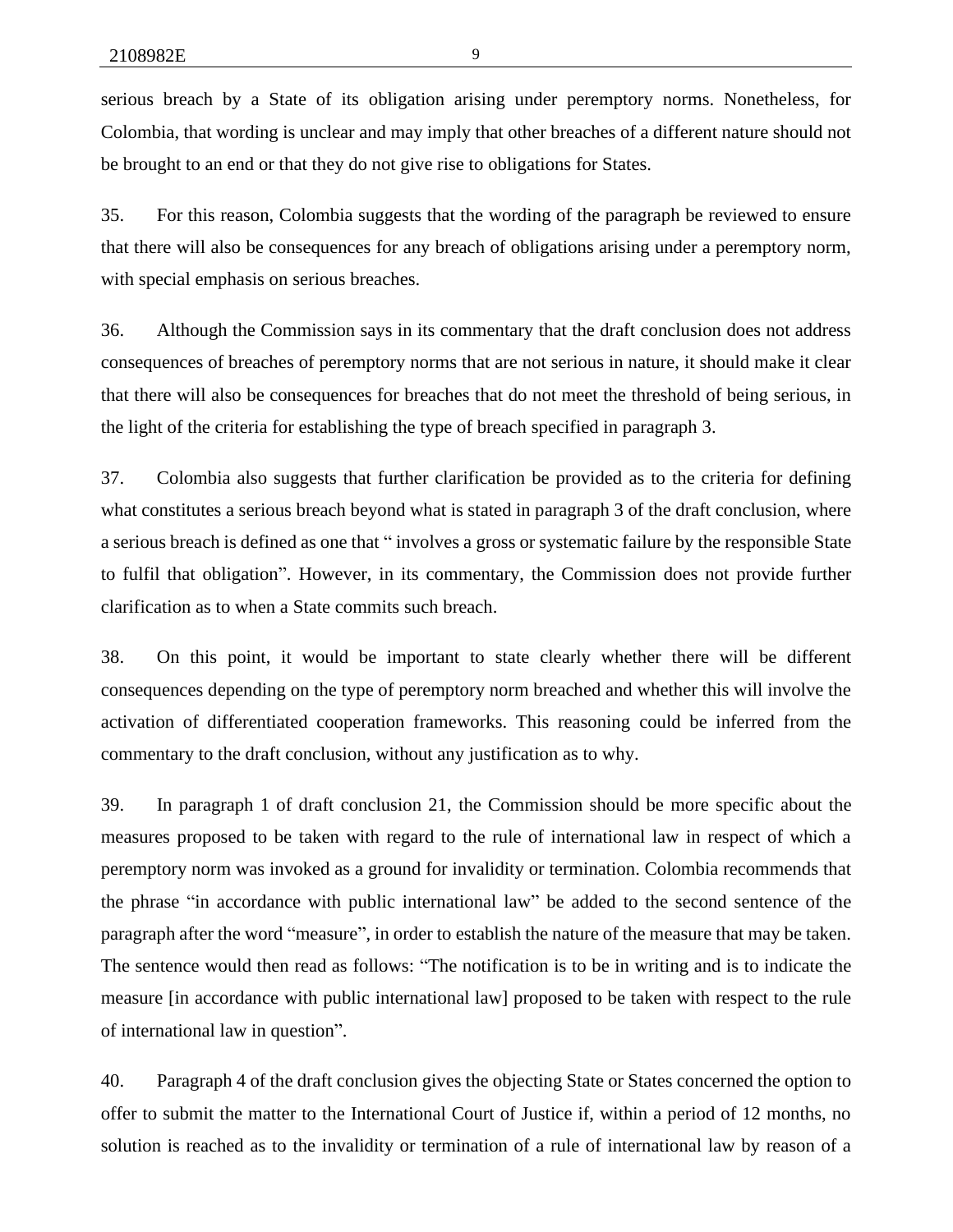peremptory norm. In this regard, it should be recalled that only States that have accepted the Court's jurisdiction under certain conditions may be parties to the legal dispute, as established in paragraph 5 of the draft conclusion, or may resort to or be brought before that dispute settlement body. The Commission should also bear in mind that, as the International Court of Justice is not the only dispute settlement mechanism, it could be restrictive to leave the Court as the final mechanism for the settlement of any dispute, especially given the understanding that there is no hierarchy among the methods of dispute settlement established in the Charter of the United Nations.

41. It should also bear in mind that States have full autonomy to choose their peaceful methods of dispute settlement, including those specified in Article 33 of the Charter. Although paragraph 3 is clear in this regard, paragraph 4 seems to give pride of place to the International Court of Justice and to encourage States to resort to the Court's jurisdiction when the dispute is not resolved within 12 months. Although submission of a dispute to the Court is formulated as being conditional on the willingness of the objecting State or the States concerned, the issued raised above should be taken into consideration.

42. The Commission should also bear in mind that the rule of international law under dispute may be enshrined in treaties, which generally have their own dispute settlement provisions, thus making it necessary to harmonize the dispute settlement provisions contained in treaties with the procedural requirements of draft conclusion 21.

### **C. Comments on the annex to the draft conclusions**

43. The annex contains a non-exhaustive list of eight peremptory norms. However, although the Commission makes it clear in its commentary that these are norms that it had previously referred to as having a peremptory character, the list does not include all the norms that the Commission had previously referred to as having such character. Colombia therefore suggests that the Commission specify the criteria it used for including some norms in the list and not others.<sup>3</sup>

44. In addition, even if it is clear that the draft conclusion seeks to establish a methodological approach to peremptory norms, and not to determine their content, presenting this list without

<sup>&</sup>lt;sup>3</sup> In its commentary, the Commission states clearly that the list is "non-exhaustive in the sense that, in addition to the norms listed in the annex, the Commission has also referred previously to other norms as having peremptory character. The annex should therefore not be seen as excluding the peremptory character of these other norms". Report of the International Law Commission (A/74/10) Chapter V, p. 204.